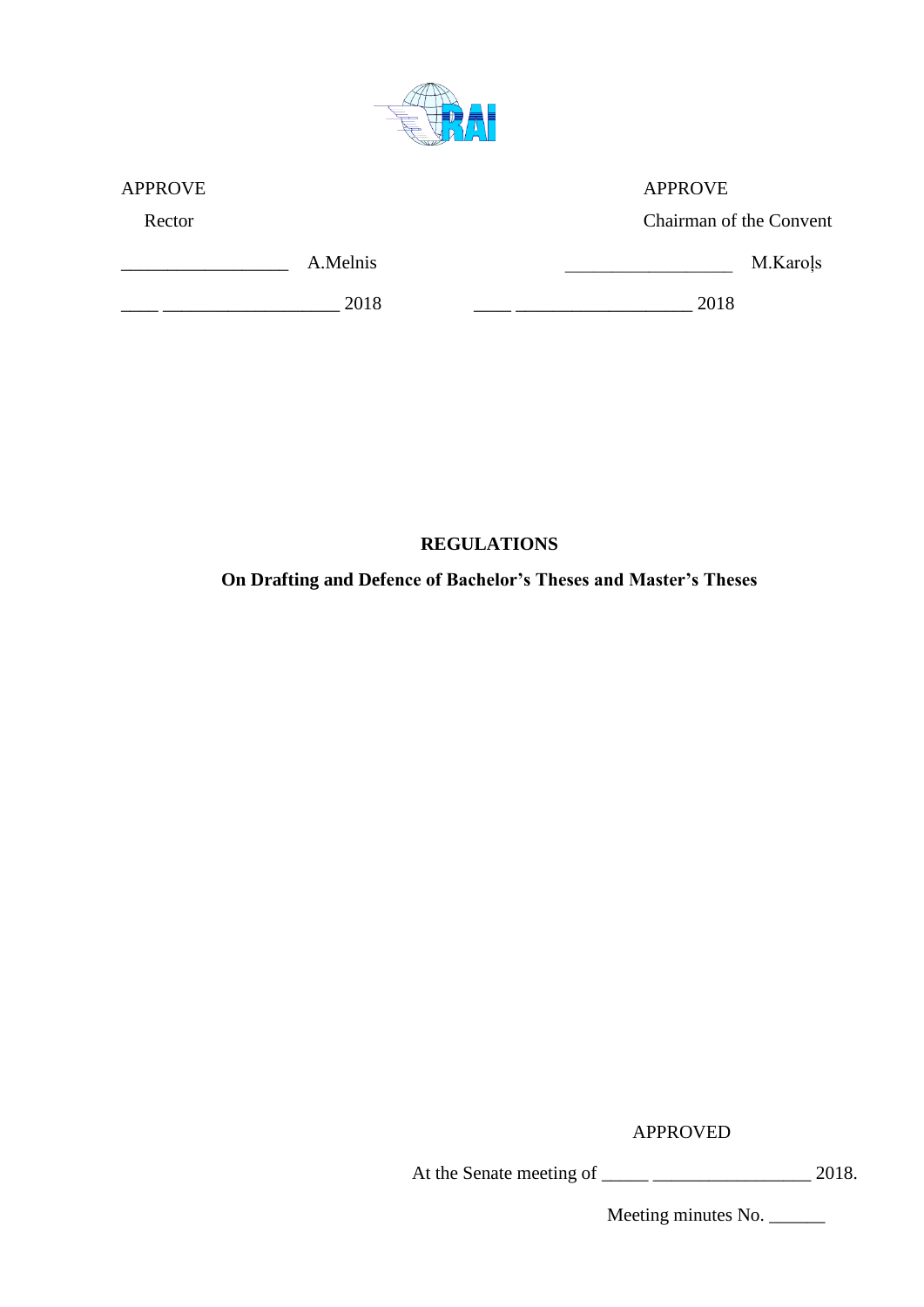### **GENERAL PROVISIONS**

- 1. The Regulations on Drafting and Defence of Bachelor's Theses and Master's Theses (hereinafter referred to as the Regulations) have been drafted in accordance with the Law on Institutions of Higher Education, Regulations of the Cabinet of Ministers No.512 of 26 August 2014 "Regulations on the National Standard of the Second Level Professional Higher Education" and the procedure laid down by the Riga Aeronautical Institute (RAI).
- 2. The Regulations lay down the procedure of drafting, defence and evaluation of Bachelor's theses, Master's theses and qualification papers (hereinafter referred to as the diploma paper).
- 3. A diploma paper is the final paper in student's studies at RAI.
- 4. The Regulations shall be binding upon RAI students authors of diploma papers, supervisors of diploma papers and members of the State Examination Commission (hereinafter referred to as the Commission).
- 5. A diploma paper is the final paper of students at RAI. In a diploma paper, the student shall certify the ability to independently resolve the theoretical and practical matters related to the acquisition of a professional higher education degree or qualification, to view and bring forward a problem, to analyse it using research methods, as well as to make conclusions and proposals for resolution of the problem. The diploma paper should be submitted and defended in the official language.
- 6. The student shall select a topic for his/her diploma paper from the list approved by the RAI Senate, which is available at the RAI Library. When coordinating the name of the topic of the diploma paper with the diploma paper supervisor, the student shall be entitled to offer a topic of the diploma paper of his/her own choice according to the profile of the study programme.
- 7. In order to approve the name of the topic of the diploma paper and the diploma paper supervisor, the student shall submit an application addressed to the vice-rector for studies (Annex 1).
- 8. The student shall submit the application by **May 15** of the penultimate year of studies.
- 9. International students at RAI may have deadlines for the submission of the application, as well as deadlines for drafting and submission of the diploma paper differing from those defined in Paragraph 8 of these Regulations.
- 10. In order to improve the quality of the diploma paper, students are recommended to select a topic for their diploma paper at earlier stages of studies and to link the reports and course papers drafted during the study process to the selected topic of the diploma paper.
- 11. The application shall be accepted for review provided that the student has no academic or financial debts at RAI.
- 12. After the approval of the topic of the diploma paper the diploma paper supervisor shall prepare for the student a task of the diploma paper (Annex 2). The student in cooperation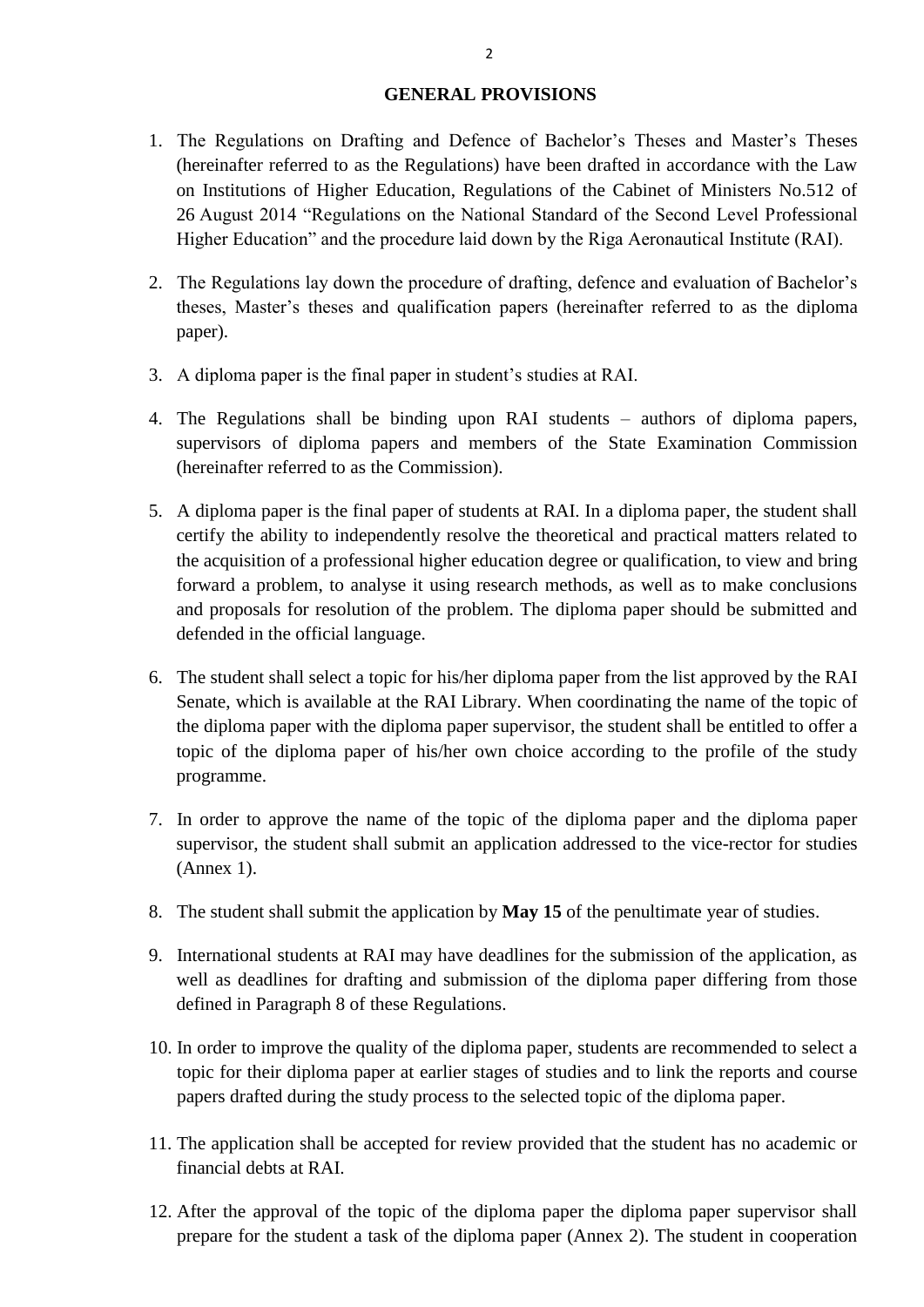with the diploma paper supervisor shall draft a structured calendar plan for the fulfilment of the task.

13. The diploma paper supervisor shall advise the student at least twice a month, control drafting of the diploma paper and prepare feedback (Annex 3) certifying that the student has drafted the diploma paper independently and in sufficient quality in accordance with the level of studies to deliver it for review, as well as has observed the drafting and presentation rules for the diploma paper included in these Regulations.

## **VOLUME, STRUCTURE AND CONTENT OF THE DIPLOMA PAPER**

- 14. Volume of the diploma paper:
	- the volume of a qualification paper shall be no less than 40 pages without annexes;
	- the volume of a Bachelor's thesis shall be no less than 60 pages without annexes;
	- the volume of a Master's thesis shall be no less than 80 pages without annexes;

15. The diploma paper shall include the following in the defined order:

- title page in Latvian and in two foreign languages (Annex 4);
- abstract in Latvian and in two foreign languages (Annex 5);
- table of contents (Annex 6);
- list and explanations of acronyms, abbreviations and symbols used in the paper (if necessary) (Annex 7);
- the content part introduction, main section of the paper, conclusions and proposals (recommendations);
- list of references and information sources (Annex 8);
- annexes (if necessary);
- certification of the author of the diploma paper (Annex 9);
- evaluation form of the State Examination Commission (Annex 10).
- 16. The cover of the diploma paper (Annex 11) and the components of the diploma paper listed in Paragraph 14 of these Regulations shall be prepared following the form defined in the relevant annexes.
- 17. The first page of the diploma paper shall be its title page, which should be included in the paper in three languages – in the official language, in English and in Russian. The title page in all the three languages shall follow the same form (Annex 4).
- 18. The title page of the diploma paper should state the student's identifier, which is the number of the study contract concluded between RAI and the student – the author of the diploma paper.
- 19. The title page shall be followed by the abstract of the diploma paper in the official language, in English and in Russian. The volume of text of the abstract in each language shall not exceed one page and the translation of the text into all the languages should be the same.
- 20. The abstract should include the name of the topic and information about the author, the diploma paper supervisor, topicality of the diploma paper, the goal and tasks of the paper, the volume of the work, the number of tables and figures, references used and annexes. It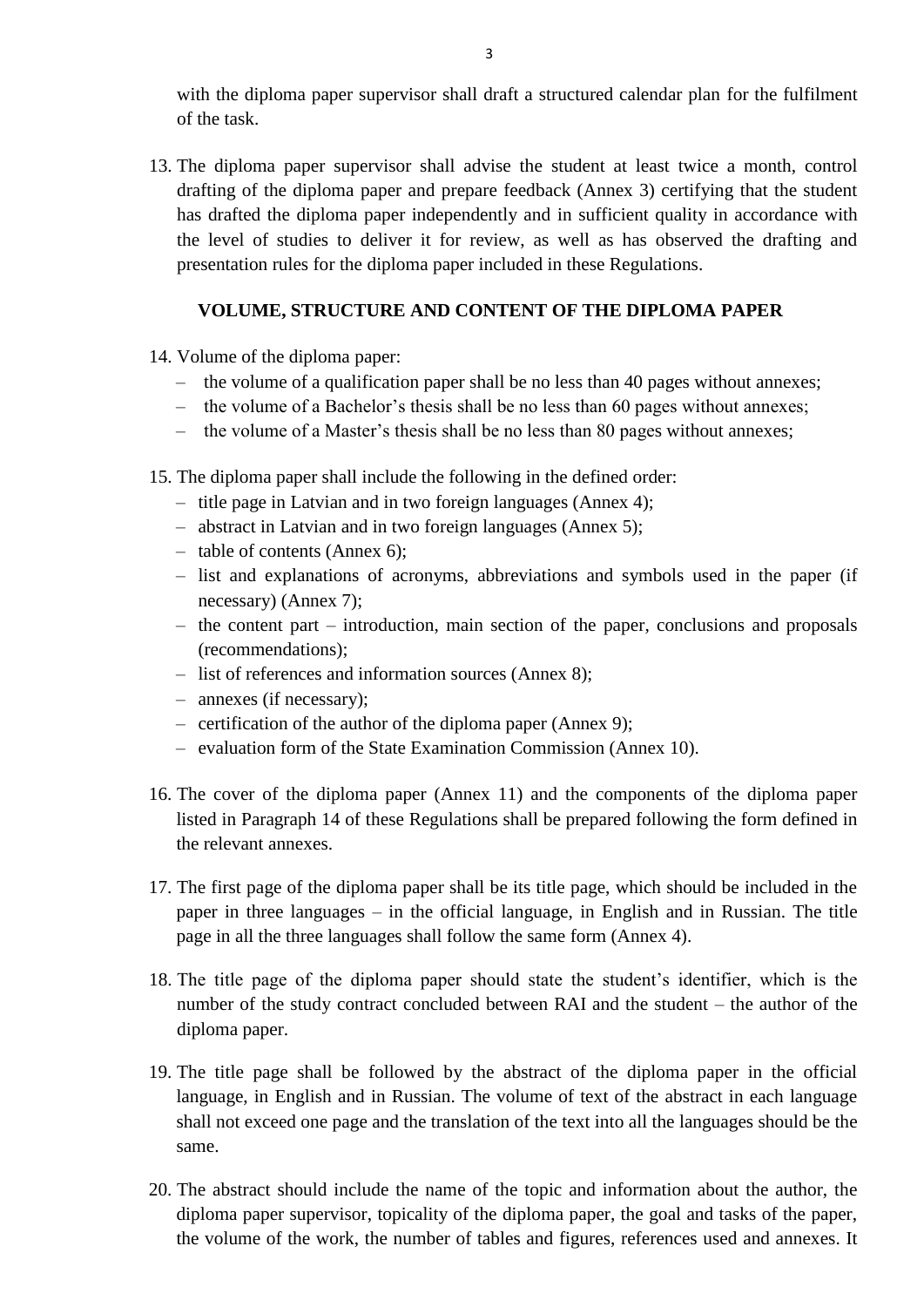shall briefly characterise the structure of the diploma paper, the methods used, materials for drafting of the paper and the main results obtained.

- 21. The abstract should list no more than 5 keywords (or combinations thereof), which characterises the research direction of the paper. Key words should be written in the nominative case.
- 22. The table of contents (Annex 6) should include numbers in sequence of title pages of the content part of the diploma paper (introduction, all chapters, sub-chapters of the paper, conclusions and proposals), as well as numbers in sequence of the first page of the list of references and sources, and annexes.
- 23. The list and explanations of acronyms, abbreviations and symbols used in the paper, which are listed in alphabetical order, should be appended to the diploma paper, if necessary, (Annex 7).
- 24. This list shall be prepared in cases, when such acronyms, abbreviations or symbols are used in the paper, which are not well-known and in a number no less than 10. If the number of acronyms, abbreviations and symbols used in the paper does not exceed 10, no separate list shall be created and their explanations should be included in the text of the diploma paper, when the corresponding acronym, abbreviation and symbol is used for the first time.
- 25. The introduction of the diploma paper shall substantiate topicality of the topic of the paper, provide a description of the problem, formulate the goal and tasks planned for reaching the set target. The introduction shall describe the research methodology used and provide a short description of references used in drafting the paper. The volume of introduction usually shall not exceed 2 pages.
- 26. The main part of the diploma paper shall include the theoretical, practical and analytical fulfilment of the set goal of the paper. The text of the diploma paper shall be laconic. Extracts from references relating to generally known considerations are not acceptable, automatic transcription from previously published papers is not allowed in the diploma paper. Professional and scientific language of the sector should be used in the paper.
- 27. The main part of the diploma paper according to the set tasks of the paper shall be structured into chapters and subchapters numbering them accordingly. When creating chapters and subchapters, the student should consult with the diploma paper supervisor.
- 28. The first chapter of the diploma paper shall be created as a theoretical discussion based on previous research and analysis of theoretical information. Further chapters of the diploma paper shall describe the fulfilment of the tasks defined in the introduction of the paper for the achievement of goal of the paper.
- 29. The textual material in the main part of the paper shall be supplemented with tables and charts making references to the sources used, incl. internet resources, results of previous studies, etc. The volume of the main part shall constitute  $70 - 80\%$  of the total volume of the diploma paper.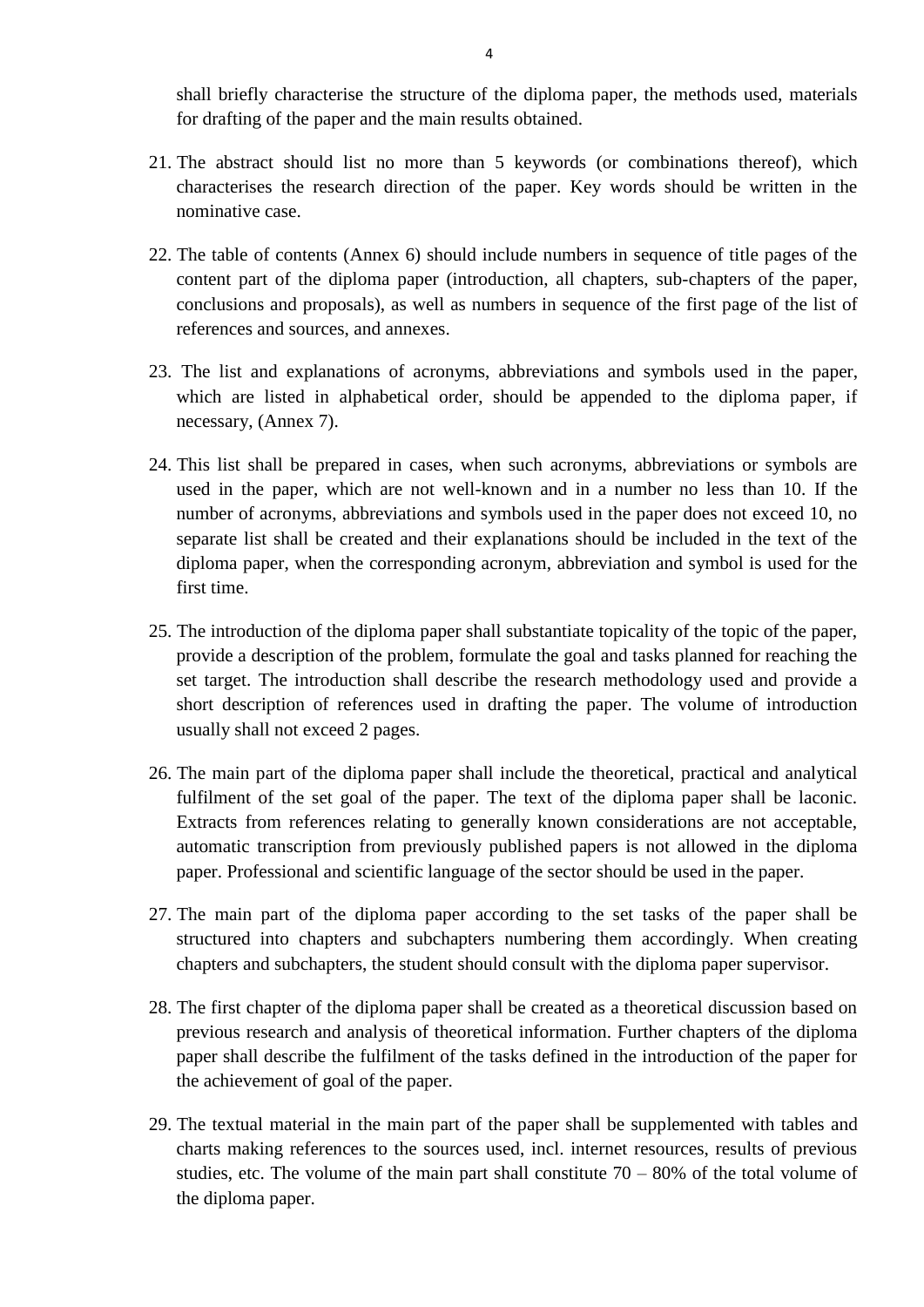- 30. The final part of the diploma paper shall include conclusions and proposals (recommendations), which shall be formulated as individual points numbering them in sequence. Conclusions shall in a systematised and consolidated way reflect the main results of the student's research work. Conclusions shall directly arise from the content of the paper and certify that the goal of the paper has been achieved and the tasks have been fulfilled. In conclusions, the author shall not be allowed to include facts and ideas, which are not reflected in the main part of the diploma paper. It is recommended to make 1-2 conclusions about each chapter of the diploma paper.
- 31. Proposals (recommendations) shall be based on main results and conclusions of the diploma paper and usually refer to practical use of the results. Proposals should be specific, precisely defined and addressed to a specific performer, specifying what exactly should be done.
- 32. The materials, which exceed one full A4 page, for example, tables, figures, drawings, shall be added in annexes to the diploma paper making references to them in the paper. Annexes should be numbered specifying the annex number in the top right corner of the page. Only the title page of the annex should be indicated in the table of content, other pages of annexes should not be included.
- 33. The inclusion of drawings in annexes to the diploma paper is mandatory for students of the study direction "Mechanics and Metalworking, Heat Energy, Heat Engineering and Mechanical Engineering".
- 34. Annexes to the diploma paper should be followed by a certification of the author of the diploma paper and the evaluation form of the State Examination Commission. A certification following the form defined in Annex 9 shall be prepared by the author of the diploma paper, who certifies with his/her signature that the diploma paper is an original research developed by the author.
- 35. The evaluation of the diploma paper shall be written on the evaluation form of the State Examination Commission by the chairman of the State Examination Commission after defence of the diploma paper and adoption of the decision on the evaluation of the work by the State Examination Commission.

### **REQUIREMENTS FOR PRESENTATION OF THE DIPLOMA PAPER**

- 36. The diploma paper shall be written on a computer on A4 pages (210x297mm) and shall be submitted for review bound into hard covers, preparing it following the sample defined in the relevant annexes to these Regulations.
- 37. The text of the diploma paper shall be prepared following general requirements for presentation:
	- font Times New Roman, font size 12 pt;
	- the text shall be justified, first line 1.25 cm, line spacing 1.5;
	- page margins: left margin 30 mm, right margin 15 mm; top and bottom margin 20 mm: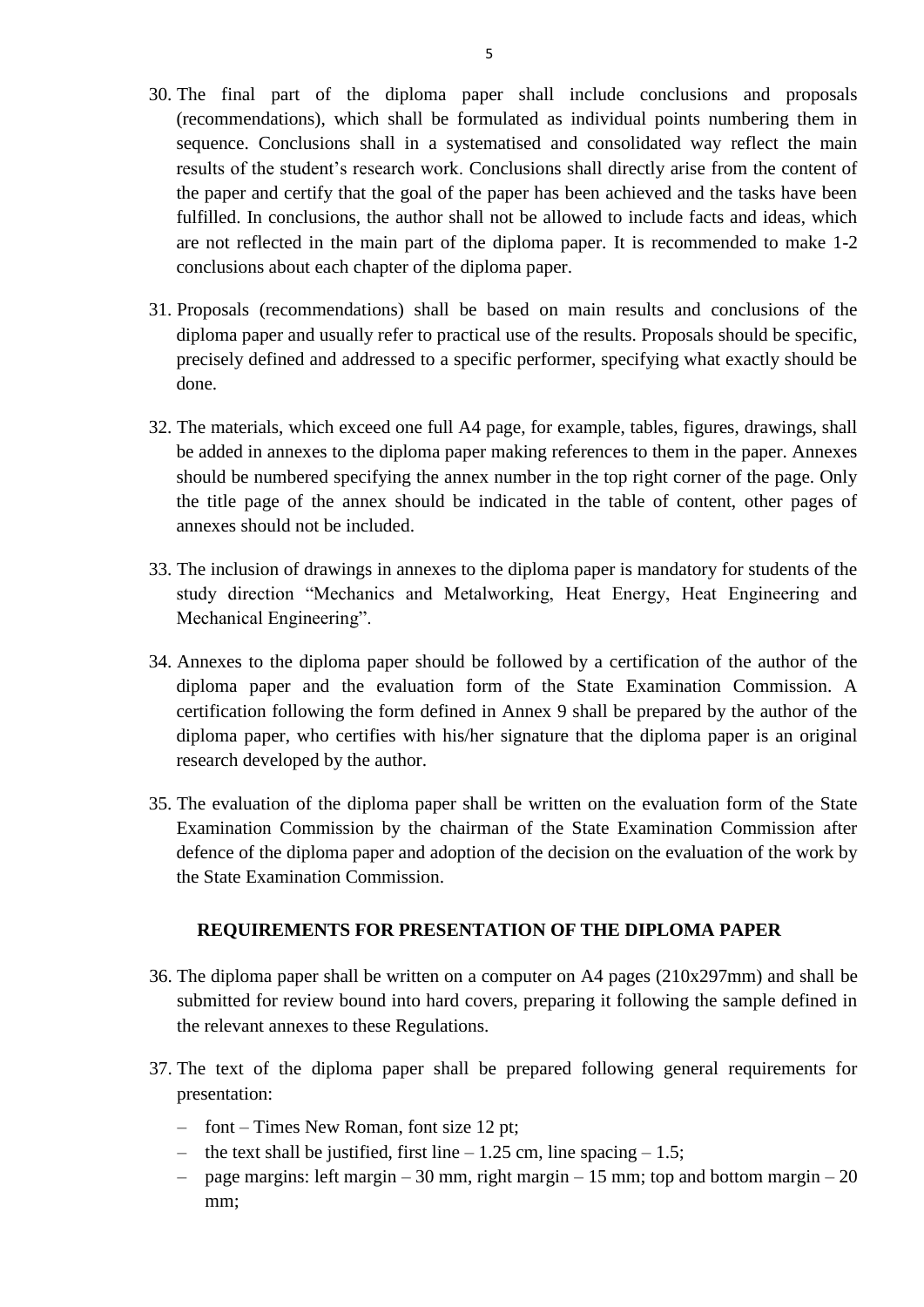- pages shall be numbered starting from the page following the title page. The page number should be placed at the bottom of page and centred.
- 38. The following requirements should be followed for the creation and presentation of chapters and subchapters:
	- each chapter of the diploma paper does not need to start on a new page, but it is not allowed to start a subchapter at the bottom of a page, if it is not followed by text of the sub-chapter (at least two lines);
	- font for headings of chapters and subchapters Times New Roman, bold, all caps, font size 12 pt, spacing after the heading  $-18$  pt, if not followed by a subchapter heading. and 12 pt, if followed by a subchapter heading;
	- font for headings of subchapters Times New Roman, bold, sentence case, font size 12 pt, centred, spacing before the heading  $-12$  pt, after the heading  $-6$  pt; headings of chapters and subchapters should not end with a full stop;
	- third-level subchapters are not recommended to prevent fragmentation of the structure of the paper. If it is necessary to separate sections within a subchapter, it is recommended to use subheadings. Those should have font – Times New Roman, bold, font size 12 pt, subheadings should be left-aligned.
- 39. For the analytical information included in the diploma paper to be more easily readable and visible, figures and tables should be created. They should be prepared following the form defined in Annexes 12 and 13.
- 40. The author of the diploma paper may choose the form of presentation of summarised information, taking into account that the paper can include tables and figures, which can appear on one A4 page. It is recommended to include larger tables and figures in annexes to the paper creating references to them in the paper.
- 41. The diploma paper may include figures and tables from sources, for example, previous research, materials of ministries, etc. Those shall be prepared following the form provided in Annexes 12 and 13 specifying a reference to the data source under the table or figure.
- 42. Figures, tables and formulae shall be included in the diploma paper as close to the first reference to relevant figure, table or formulae in the text as possible, for example, see Figure 3.1 in Annex 12.
- 43. The following figure creation and presentation requirements shall be followed in the diploma paper:
	- all the images in the diploma paper (diagrams, charts, maps, drawings, etc.) shall be called figures;
	- in accordance with the topic of the research, the author of the paper may freely choose the most appropriate types of figures to use for presentation of research data in the paper;
	- font Times New Roman, font size 10 pt shall be used for the creation of figures;
	- there should be no frames or font colours in figures, legends of figures should not be placed in a frame;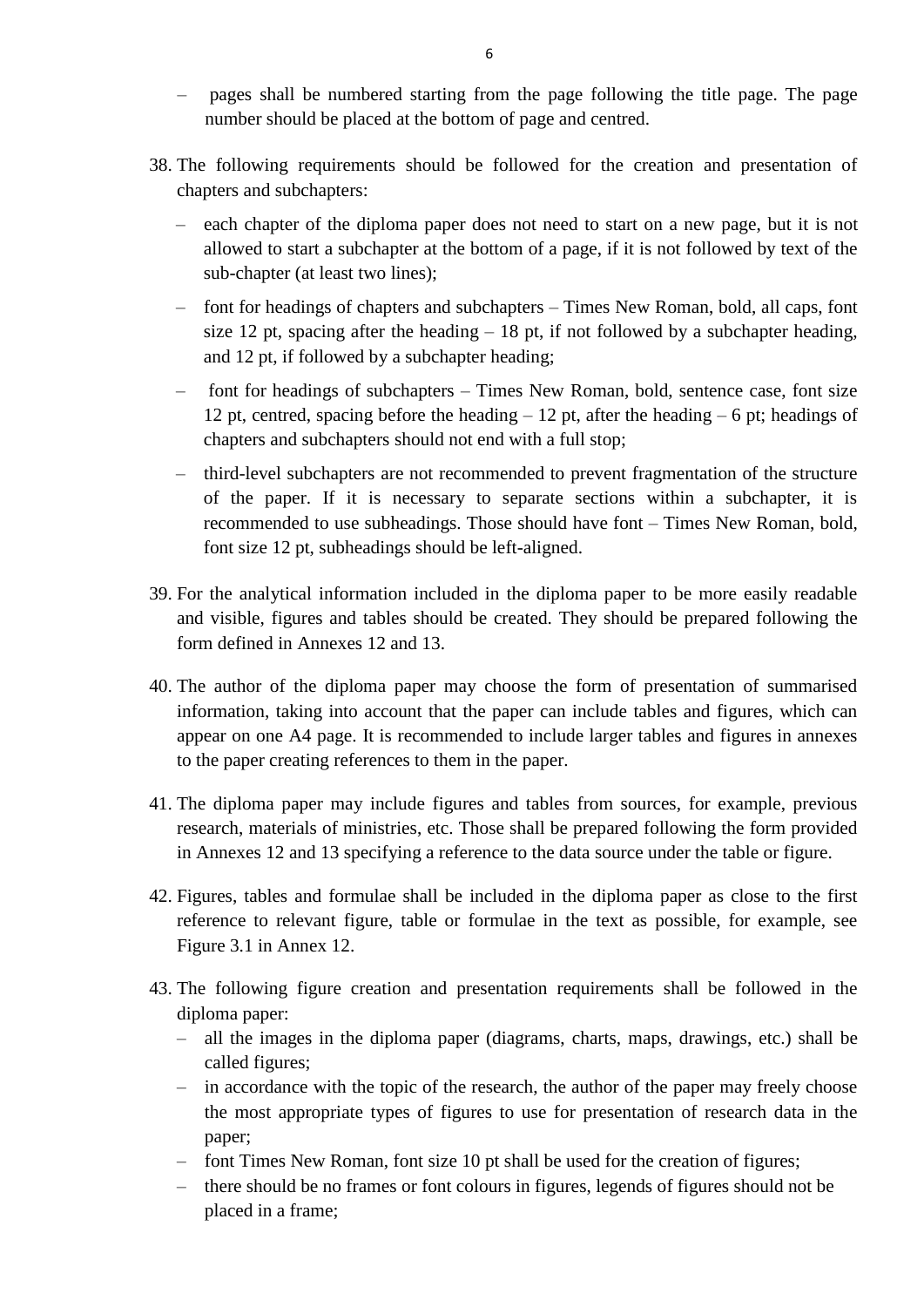- figures should be numbered within a section (for example, 2.1.; 2.2.; 2.3…3.1.;3.2…), their number and name shall be written under the figure and centred;
- the source should be specified under each figure. If a figure has been made by the author, it should be indicated "Created by the author", "Author's calculations according to  $[1]$ " or similar;
- the figure name shall be in the same line with its number, font type Times New Roman, font size 12 pt, bold should be used for figure names, but not for the figure number; no full stop should be used after the figure name, spacing after the figure name – 6 pt.
- 44. Tables in the diploma paper should be created in accordance with the following presentation requirements (Annex 13):
	- font Times New Roman, font size 10 pt should be used for tables, the text in the header row of the table should be centred, bold, spacing after the table – 6 pt;
	- tables shall be numbered within a section, their numbers should be written above the table, right-aligned;
	- if part of a table is moved to the next page, "Table continued" should be written above it;
	- the source should be specified under each table. If a table has been made by the author, it should be indicated "Created by the author", "Author's calculations according to [1]" or similar;
	- the table name shall be written above the table and centred. Font Times New Roman, font size 12 pt, bold should be used. No full stop should be used after the table name.
- 45. Formulae in the diploma paper shall be written in a separate line, centred, a full stop should be used after each formulae. The number of the formula within the section should be included in the same line at the right side. The number should be included in parentheses specifying the number in sequence of the chapter and the formula, for example, (3.1.); (4.2.).
- 46. Under each formula, starting with the word "where", each symbol used in the formula shall be explained, indicating the unit of each symbol. For instance,

where:

- N is the total number of road sections in the route;
- L is the distance between two road sections (km);

T is the travel time (hours).

- 47. The list of references and sources shall include all the references used in drafting of the diploma paper (books, articles, texts, internet resources, etc.) and references to all sources should be included in the text of the diploma paper. If the author of the diploma paper has not made references to all the sources used in the paper, the diploma paper may be considered plagiarism and the author of the diploma paper may not be allowed to defend the paper in accordance with the procedure laid down in these Regulations.
- 48. The minimum number of references in a Bachelor's thesis shall be 10 sources, of which at least 5 % are scientific literary sources and at least 5 % are references in a foreign language. The minimum number of references of a Master's thesis shall be 20 sources, of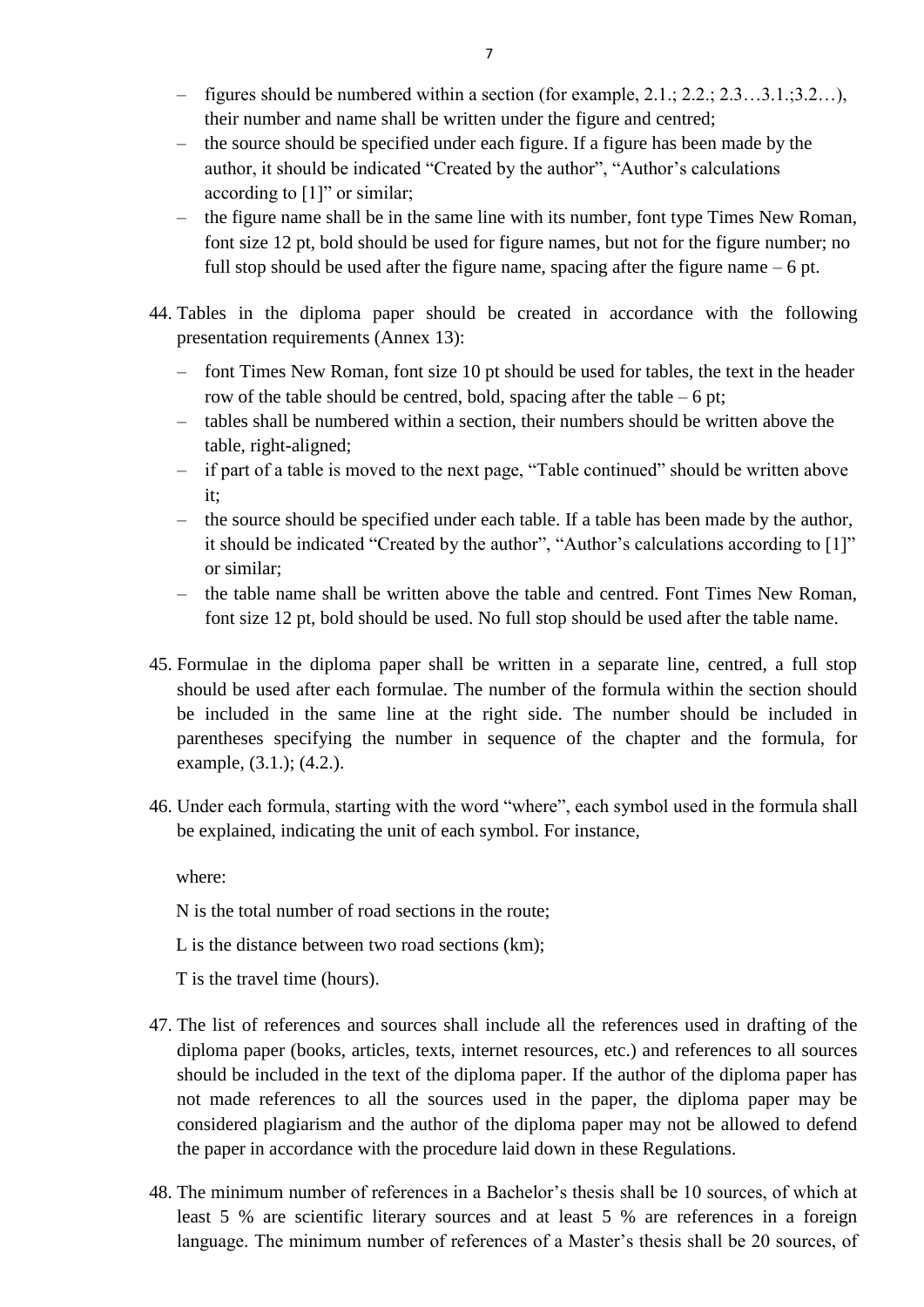which at least 10 % are scientific literary sources and at least 10 % are references in a foreign language. Presentation of the list of references and sources shall follow the examples provided in Annex 7.

- 49. When creating the list of references, the following requirements shall be observed:
	- the list of references should be arranged in the order, in which the reference to the source concerned first appears in the text;
	- a reference to a literary source shall be created according to the number in sequence in the list of references placing it in brackets, for example, [1];
	- references to several works shall be created as follows: [1], [2], [7] etc.;
	- if information from one page of a literary source rather than the entire source is used, then the page number should be specified, for example [6, p. 22];
	- quotes from literary sources shall be written in quotation marks specifying a reference to the literary source being quoted;
	- names of sources in the list of references and information sources shall be written in their original language;
	- examples of presentation of literary sources depending on the type of the source used (monograph, periodical, collected papers etc.) are shown in Annex 8.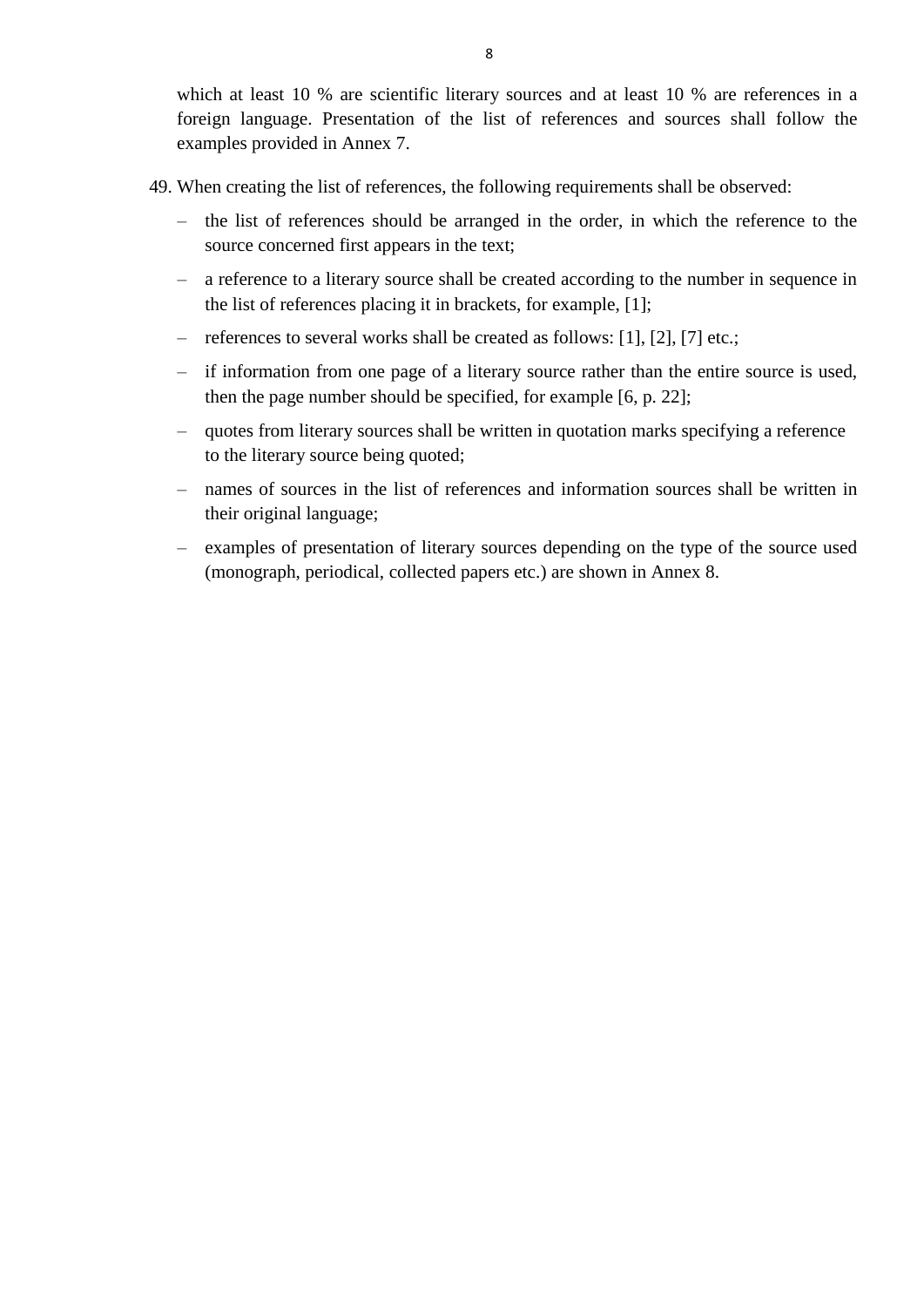#### **SUBMISSION AND DEFENCE OF A DIPLOMA PAPER**

- 50. In order to prepare students for defence of diploma papers in a timely manner and evaluate the quality of the papers drafted by students and the involvement of students in drafting a paper, preliminary defence of diploma papers shall be organised.
- 51. Preliminary defence of diploma papers shall take place at a scientific conference no later than one month before the date of defence of the diploma paper. The preliminary defence commission shall be made of members of the scientific commission of the scientific conference for students, which are approved in accordance with the procedure defined by RAI.
- 52. Students shall send the electronic version of their diploma papers to their diploma paper supervisor no later than one week before the preliminary defence.
- 53. For preliminary defence of a diploma paper students shall prepare presentations in accordance with the requirements laid down in Paragraph 70 of these Regulations.
- 54. The diploma paper supervisor shall participate in the preliminary defence of the diploma paper, who shall focus attention of the student on shortcomings and weaknesses, make proposals and recommendations for improvement of the diploma paper.
- 55. After the preliminary defence of the diploma paper the diploma paper supervisor shall discuss with the student any clarifications, supplements and corrections to be made to the diploma paper in accordance with the critical remarks and recommendations received during the preliminary defence.
- 56. After a successful preliminary defence and a discussion with the diploma paper supervisor the student shall improve the diploma paper accordingly and shall prepare it for submission for defence within the deadline set by RAI.
- 57. In case of an unsuccessful evaluation, the Preliminary Defence Commission shall decide on the improvement of the diploma paper and repeated preliminary defence within the deadline set by the head of the Preliminary Defence Commission. If the evaluation is negative also in the repeated preliminary defence, the diploma paper cannot be advanced for defence.
- 58. If the student gets the right to defend his/her diploma paper, he/she shall prepare a printed version of the diploma paper and submit it to the diploma paper supervisor. The diploma paper supervisor shall review the paper and in case of a positive evaluation shall certify with his/her signature that the paper has been drafted independently and meets the requirements of these Regulations, and allows the student to bind the diploma paper and submit it for review.
- 59. Having bound the paper, the student shall prepare an electronic version of the diploma paper by writing it to a data medium. The data medium should be placed in a sealed envelope, which is bound inside the back cover of the diploma paper.
- 60. The student shall submit the diploma paper that has been signed in accordance with provisions of these Regulations, the appended data medium, the certification signed by the author of the paper and the feedback of the diploma paper supervisor (Annex 3) to the RAI Library no later than two weeks before the date of defence of the diploma paper.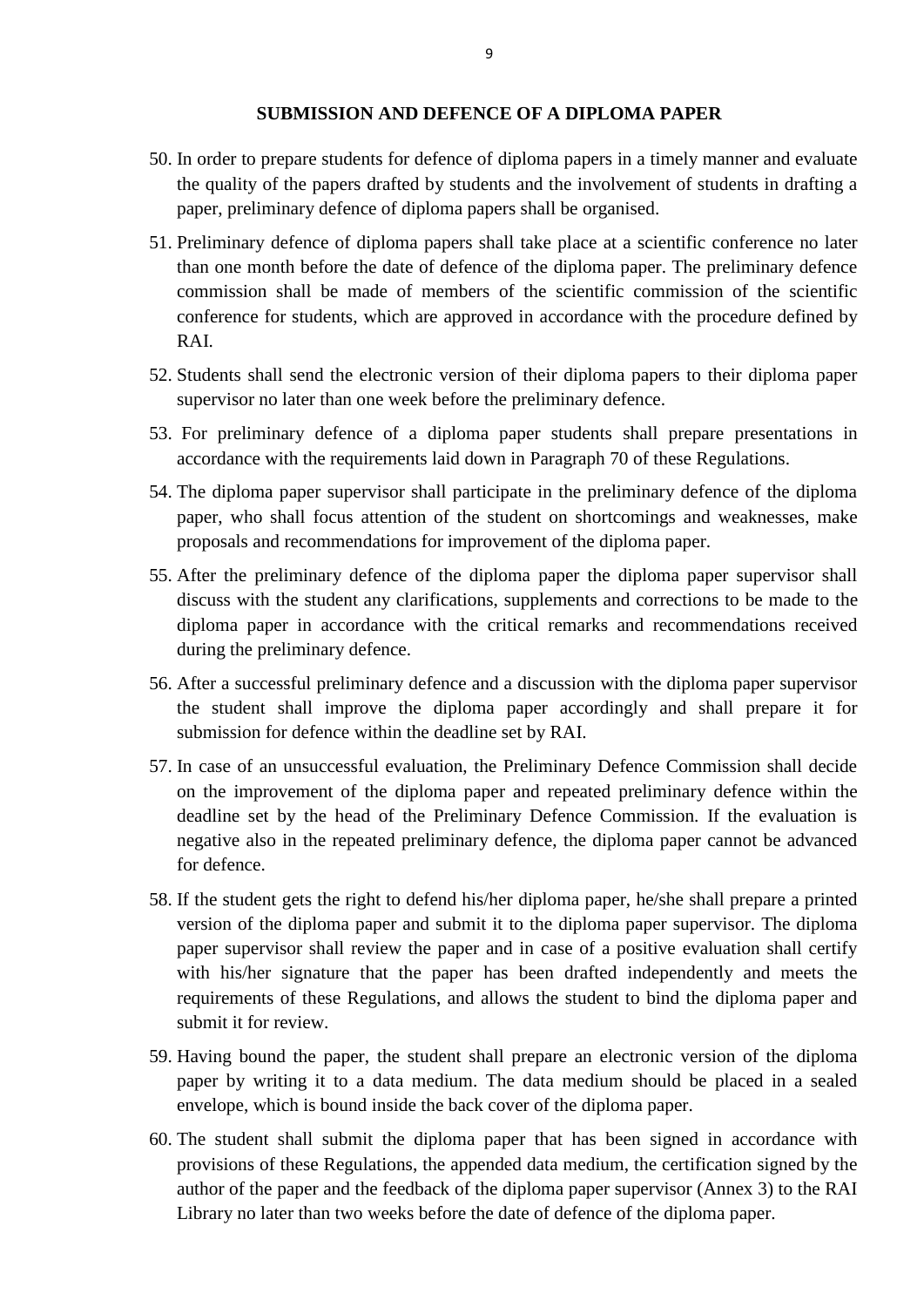- 61. The head of the RAI Library shall hand over the received diploma paper for review. The reviewer of the diploma paper in accordance with the topic of the diploma paper shall be designated by the director of the respective study direction and approved by the RAI's vice-rector for studies.
- 62. It shall be the duty of the reviewer to evaluate the content, positive and negative properties of the diploma paper impartially and make a conclusion about the paper to be defended. The reviewer shall provide his/her evaluation in the review form (Annex 14) providing a verbal evaluation and a score for each parameter of the diploma paper specified in the review form. If necessary, the reviewer shall specify in his/her review questions, which the student should answer when defending the diploma paper.
- 63. The reviewer should return the review and the diploma paper to the RAI Library no later than two working days before the day of defence of the diploma paper. During this time the student shall be familiarised with the content of the review and the questions asked by the reviewer.
- 64. Having received a review the RAI's vice-rector for studies shall read the review and the feedback of the diploma paper supervisor and shall certify with his/her signature that the diploma paper shall be advanced for defence. A diploma paper cannot be advanced for defence, if the diploma paper supervisor and the reviewer indicate that the paper was not drafted by the author and is plagiarism, as well as, if it does not meet provisions of these Regulations.
- 65. Those students shall be entitled to defend their diploma papers, who have submitted their placement reports in a timely manner, whose preliminary defence of the diploma paper was successful and who have no outstanding tuition fees. The list of students, who are allowed to defend their diploma papers, shall be approved by a RAI order.
- 66. Diploma papers shall be defended at an open meeting of the State Examination Commission inviting diploma paper supervisors, reviewers, teaching staff and students. The composition of the State Examination Commission shall be approved by a RAI order.
- 67. Only members of the State Examination Commission shall have voting rights at the meeting, as well as the right to ask questions, make comments and statements.
- 68. Prior to defence of a diploma paper, the State Examination Commission shall read the bound diploma paper submitted for defence.
- 69. 20 minutes shall be provided for defence of the diploma paper, including the time for the report of the author of the diploma paper and answers to the questions asked by members of the State Examination Commission. Defence shall start from the report of the author of the paper. The time for the report when defending a Bachelor's thesis shall be 7 minutes, Master's thesis – 10 minutes.
- 70. The report presentation shall usually be prepared in a Microsoft Power Point or in a similar format. In the presentation the student shall:
	- substantiate topicality of the topic of the paper, its theoretical and practical significance;
	- formulate the goal, tasks of the research and the research methods used;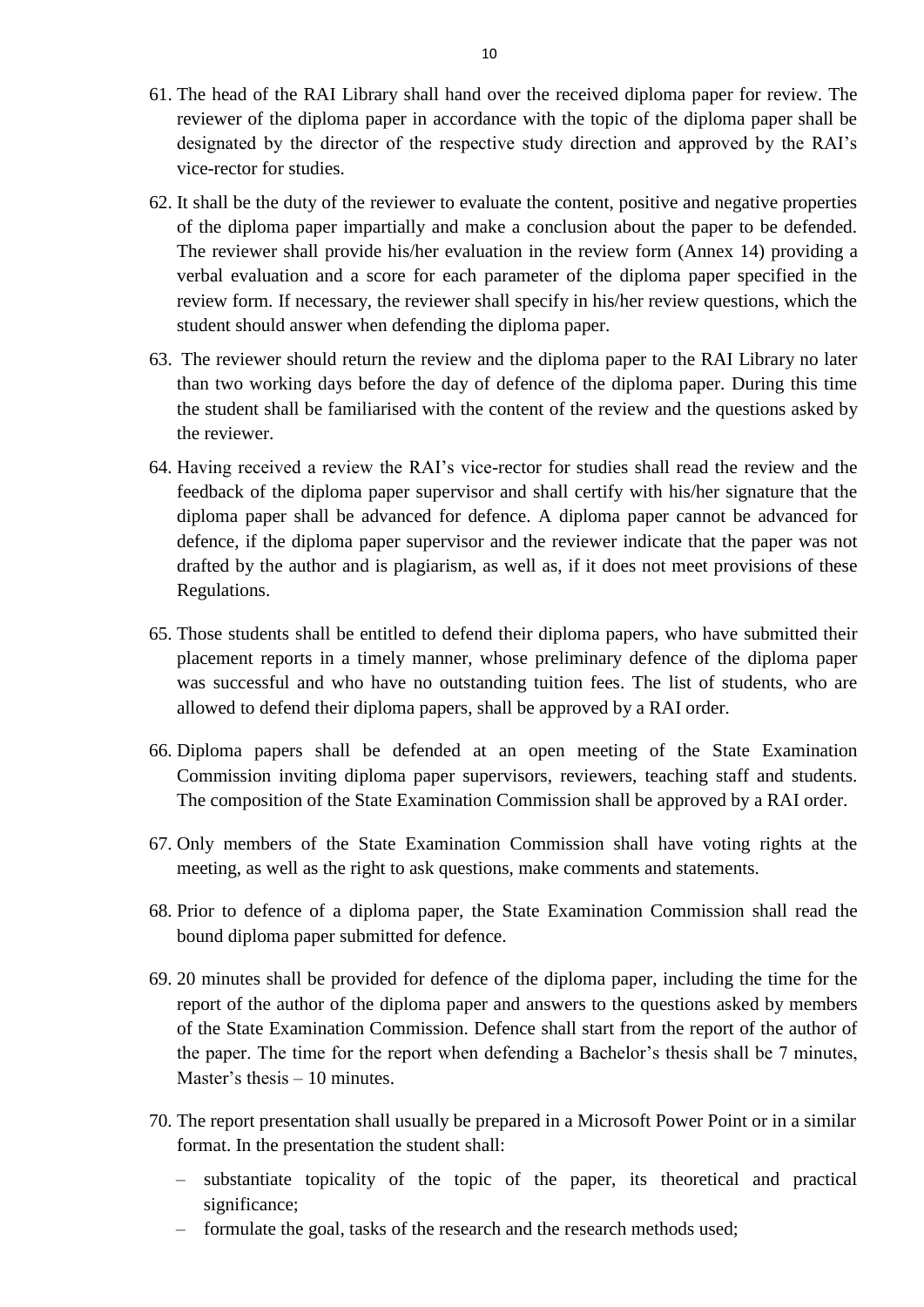- present the content of the paper, the most important aspects, research results, supplementing the content of the paper with visual materials – tables and figures;
- formulate conclusions and proposals, mainly reflecting the result of own contribution and the possibilities of practical use of the research.
- 71. After the presentation of his/her diploma paper the author shall answer the questions asked by members of the State Examination Commission. After the answers to questions the State Examination Commission shall read the feedback of the diploma paper supervisor and the review on the diploma paper. If the review includes any questions asked by the reviewer, the author shall answer them.
- 72. The diploma paper shall be evaluated on a 10-point scale, the assessment of the paper shall be decided in open voting during the closed part of the meeting of the State Examination Commission. If votes of the commission members being present divide equally, the vote of the chairman of the commission shall prevail.
- 73. The diploma paper shall be evaluated on the basis of the following main criteria:
	- thematic conformity of the content of the diploma paper to the study programme, in which the paper is defended;
	- quality of drafting of the diploma paper and the reviewer's assessment;
	- quality of the report of the author of the diploma paper ability to present own research and results obtained with arguments and at the level corresponding to the education being obtained;
	- ability to formulate conclusions and proposals (recommendations);
	- quality of answers to the questions asked by members of the State Examination Commission and the reviewer.
- 74. The student, who has received an unsatisfactory assessment for defence of a diploma paper, shall be entitled to defend his/her diploma paper again in the next year of studies. The State Examination Commission shall decide whether the student should submit a diploma paper on the same or other topic.
- 75. Preliminary defence and defence of diploma papers by students of RAI and the Daugavpils branch of RAI shall take place in the RAI premises in Riga, Mežkalna iela 9.
- 76. After defence a copy of the diploma paper (printed and electronic) together with the feedback of the diploma paper supervisor and the review shall be kept at the RAI Library. The diploma paper must be kept for 10 years.
- 77. Any student may challenge the assessment received for his/her diploma paper by submitting a written appeal to the RAI rector until the end of the next working day. The appeal shall be reviewed by the Appeal Commission established in accordance with the procedure defined by RAI. The Appeal Commission shall include at least three invited specialists corresponding to the content of the appeal other than members of the State Examination Commission, who evaluated to diploma paper of the appellant.